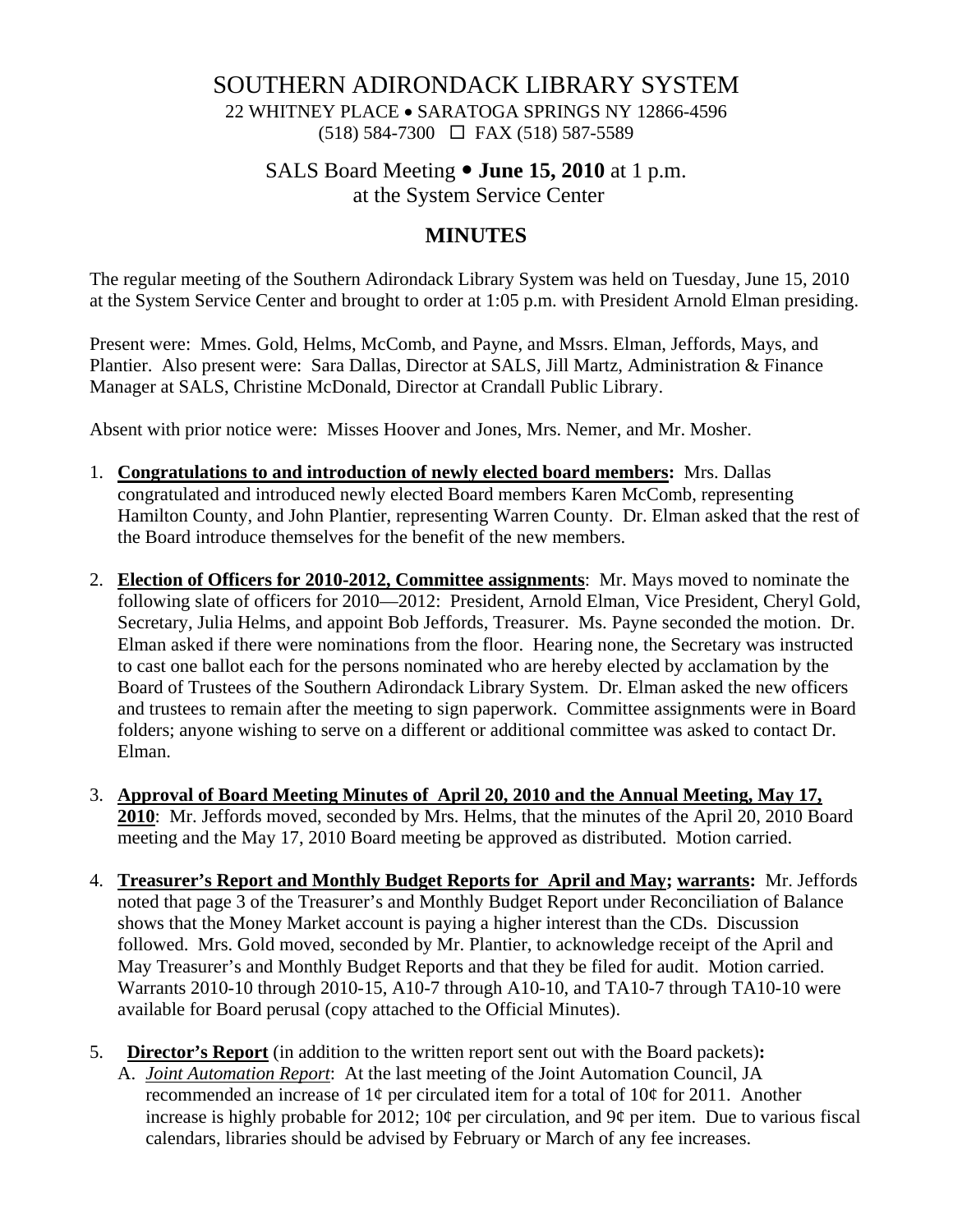*SALS Board Meeting Minutes, June 15, 2010……………………………………………………..……..2* 

The State Contract was awarded to HP for computers and computer equipment. A staff or public PC with a monitor is \$764 and \$622 without a monitor. Software is included in the pricing.

Decisions will need to be made regarding JA services to keep JA fees reasonable. The JA Finance committee is reviewing the JA budget and services. The membership (SALS and MVLS libraries) will be asked via a survey what are essential JA services. SALS Trustees will be asked to call libraries that do not complete the survey. An Ad hoc Committee was formed to review the JA Agreement; a meeting date is to be determined.

B. *Other*: There is no State budget. The Education portion of the budget may be voted on next week; please contact your representative and let them know how important libraries are to your community. When the budget passes, DLD (Department of Library Development) will send the aid charts to the Division of Budget for their approval. It will be some time before SALS receives its State aid.

The Regional Stress Management workshops were held in four locations: Greenwich Free Library, Town of Ballston Community Library in Burnt Hills, Hadley-Luzerne Public Library, and the Town of Indian Lake Public Library. Patricia O'Gorman, an area psychologist, presented a very well-received program. Very few libraries from Hamilton County attended the Indian Lake presentation, even though it was promoted.

SALS staff will begin the long range planning for SALS in order to best use Sandra Nelson's time. Mrs. Dallas asked if the Board could meet with Ms. Nelson the afternoon of Monday, September 27 to understand the process and to set goals for the process. Ms. Nelson will meet with the member libraries on September  $28<sup>th</sup>$  and present workshops at Saratoga Springs Public Library on September  $29<sup>th</sup>$  and  $30<sup>th</sup>$ .

Due to the dwindling budget, some hard choices may need to be made about future services. Massachusetts and Illinois have begun closing systems. Some NY State systems are investigating merging.

SALS is partnering with CBN Connect in the Broadband Grant Middle Line Project to bring increased broadband availability to the Cornelius Vanderbilt Whitney Long Lake Library, the Town of Indian Lake Public Library, the Town of Lake Pleasant Public Library, Raquette Lake Free Library, Stony Creek Free Library, and the Town of Johnsburg Library. The project has reached the second stage.

#### 6. **Committee Reports**:

- A. *Audit & Finance*: Mr. Jeffords noted that the Committee would be meeting to start working on SALS budget. Dr. Elman suggested that SALS be conservative when planning the budget.
- B. *Building*: Mr. Mays reported that the Building Committee performed a "walk-through" with Jill Martz and Nancy Bowen to review and identify current and future projects, with an eye to liability and efficiency of the building, and also met prior to the Board meeting today to discuss those findings. Mr. Mays recommends hiring a Mechanical Engineer as a consultant for one (1) day for a fee not to exceed \$1,500 to answer questions and help determine possible projects. Motion carried. The Building Committee would report to the Board in September with recommendations of work to be done.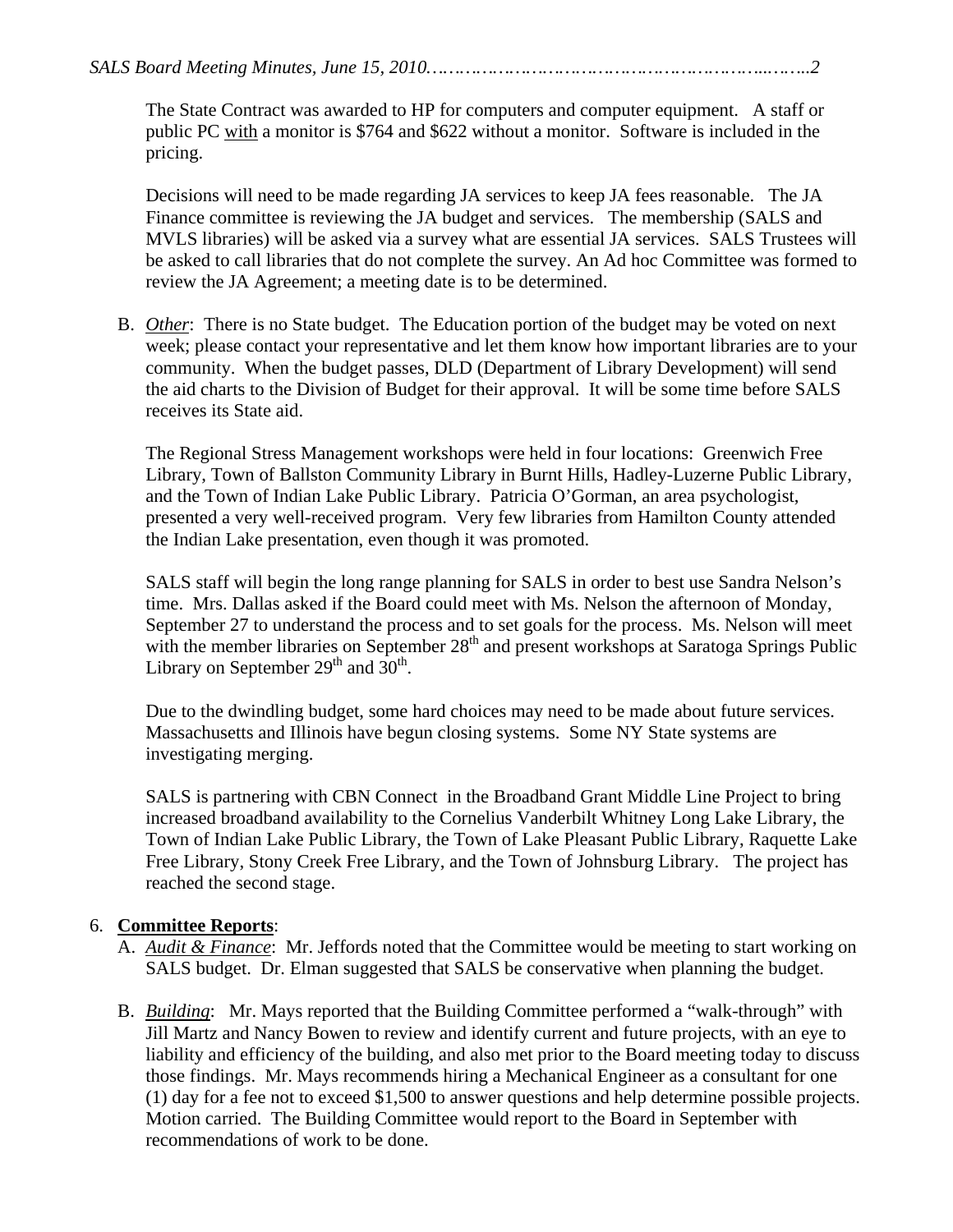Mrs. Dallas asked if SALS should write a grant for one of the projects if Construction Grant funds become available. Discussion followed. The consensus of the Board was that if Construction Grant funds become available, and member libraries do not apply for the total amount available, SALS should apply for funds using the priority list from the Building Committee.

Mr. Jeffords moved, seconded by Mrs. Helms, to transfer \$1,500 from the Capital Fund to Professional Fees for the purpose of obtaining the services of a Mechanical Engineer as a consultant for one day. Motion carried.

- C. *Bylaws Committee*:
- D. *Central Library Aid and Services*:
- E. *County Aid Coordinators*:
- F. *Library Services:*
- G. *Personnel*:
- H. *Trustee Nominating*:

## 7. **Unfinished Business**:

#### 8. **New Business:**

## A. *Appointment of Treasurer and placement of bank accounts*:

- i) Mr. Jeffords moved, seconded by Ms. Payne, to name Saratoga National Bank and Trust Company as depository of funds to be withdrawn with the signature of one of the following: President, Vice-President, or Treasurer. Motion carried. Mr. Jeffords was appointed Treasurer earlier in the meeting.
- ii) Mr. Jeffords moved, seconded by Mrs. Gold to name Adirondack Trust Company as depository of funds to be withdrawn with the signature of one of the following: President, Vice-President, or Treasurer; also that any one of the following be authorized to borrow funds: President, Vice-President, or Treasurer. Motion carried.
- iii) Mr. Jeffords moved, seconded by Mrs. Helms, to designate Adirondack Trust as depository for AFLAC withholdings which are to be withdrawn by the Treasurer, or President, or Vice-President, or an authorized AFLAC representative. Motion carried.
- iv) Mr. Jeffords moved, seconded by Ms. Payne, to authorize borrowing via credit cards by the President, Vice-President, or Treasurer. Motion carried.
- B. *Appointment of Robert Jeffords as SALS Representative to JA Council*: Mrs. Helms moved, seconded by Mr. Mays to appoint Robert Jeffords as SALS representative to the JA Council. Motion carried.
- C. *Annual Meeting---location for 2011 (53rd) Annual Meeting*: Please start thinking about the location for next year's Annual Meeting, keeping in mind ability to hold 200 people, affordability, and being open in May.
- D. *Warren County Aid Formula*: The suggested distribution of Warren County Aid was sent in the Board Packets, and is also in Board folders. Reformulation of the distribution is necessary due to the change in the amount of Warren County Aid. Mr. Jeffords moved, seconded by Mr. Plantier, to distribute Warren County Aid as recommended. Motion carried. (Copy of distribution attached to the Official Minutes). Mrs. Gold suggested that the member libraries write thank you notes to the legislators and supervisors thanking them for their support.
- E. *JA Workstation Repair and Support Policy*: The JA Staff has proposed a new Workstation Repair & Support Policy. Some libraries have computers that are outdated, and some have equipment that does not meet the standards for security and efficiency. Group purchasing of equipment is cost-effective, and standard equipment speeds up installation, reduces repair and